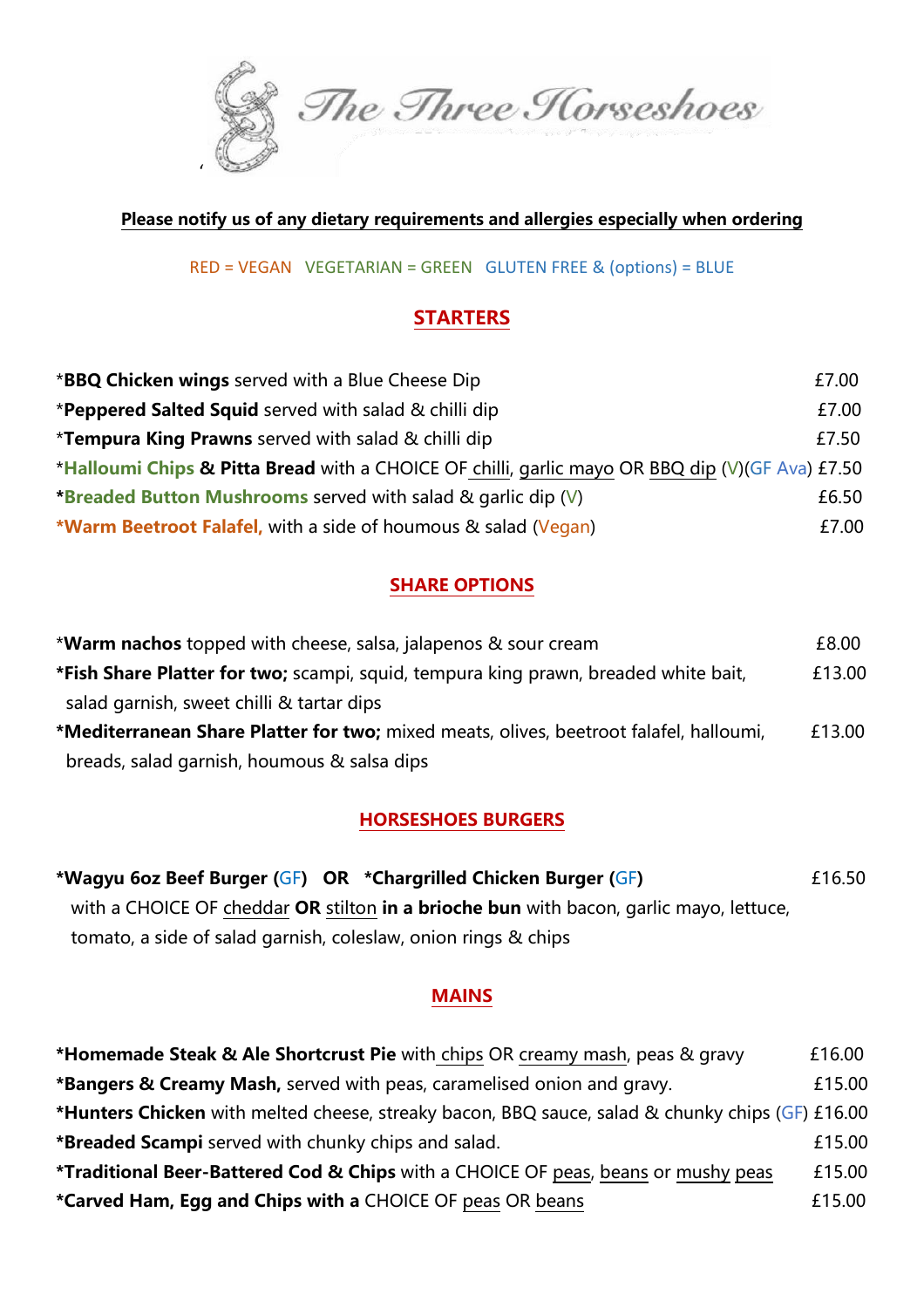| *Caesar Salad with mixed salad leaf, chargrilled chicken, bacon & croutons with             | £16.00 |
|---------------------------------------------------------------------------------------------|--------|
| a CHOICE OF cheddar OR stilton. (GF Option Available)                                       |        |
| <b>*Ploughmans</b> with carved ham, mature cheddar, pickles, chutney, celery, apple & bread | £14.00 |

#### **VEGAN AND VEGETARIAN**

| *Halloumi Burger (V) in a brioche bun with garlic mayo, lettuce, tomato, a side of salad garnish, |        |
|---------------------------------------------------------------------------------------------------|--------|
| coleslaw, onion rings & chips (GF Bun Available)                                                  | £15.00 |
| *Vegan BBQ Pulled Jackfruit burger in a Vegan Bun with Vegan mayo, lettuce, tomato, a side of     |        |
| salad garnish, vegan coleslaw & chips                                                             | £15.00 |
| *Vegan and Gluten Free chickpea Pasta with plant-based fillet pieces, roasted vegetables, fresh   |        |
| herbs and a creamy chilli and garlic sauce, topped with sesame seeds.                             | £15.00 |
| *Vegan Spinach, Lentil, Squash and Coconut Curry served with coriander rice, 23                   |        |
| seasonal vegetables & Pitta                                                                       | £15.00 |

#### **WARM CIABATTA or FRESH WHOLEMEAL BREAD**

**served with a side salad & Crisps (**GF Bread Avail)

| * Tuna Mayonnaise              | £7.50 |
|--------------------------------|-------|
| * Mature Farmhouse Cheddar     | £7.00 |
| *Hand Carved Ham               | £7.50 |
| *Fish Fingers with Tartar      | £7.50 |
| *Ham & Cheddar                 | £7.50 |
| *Sausage and caramelized onion | £7.50 |
| *Coronation Chicken            | £7.50 |
| *Chicken, Bacon & Mayo         | £7.50 |

#### **SIDES**

\*Chunky Chips & Skinny Fries £2.50 \*Sweet Potato Fries £3.00 \*Garlic Bread Ciabatta £4.00 \*add cheese £1.00 \*Coleslaw £1.50 \*Onion Rings £2.00

 **10% SERVICE CHARGE WILL BE ADDED TO THE FINAL BILL -Thank you-**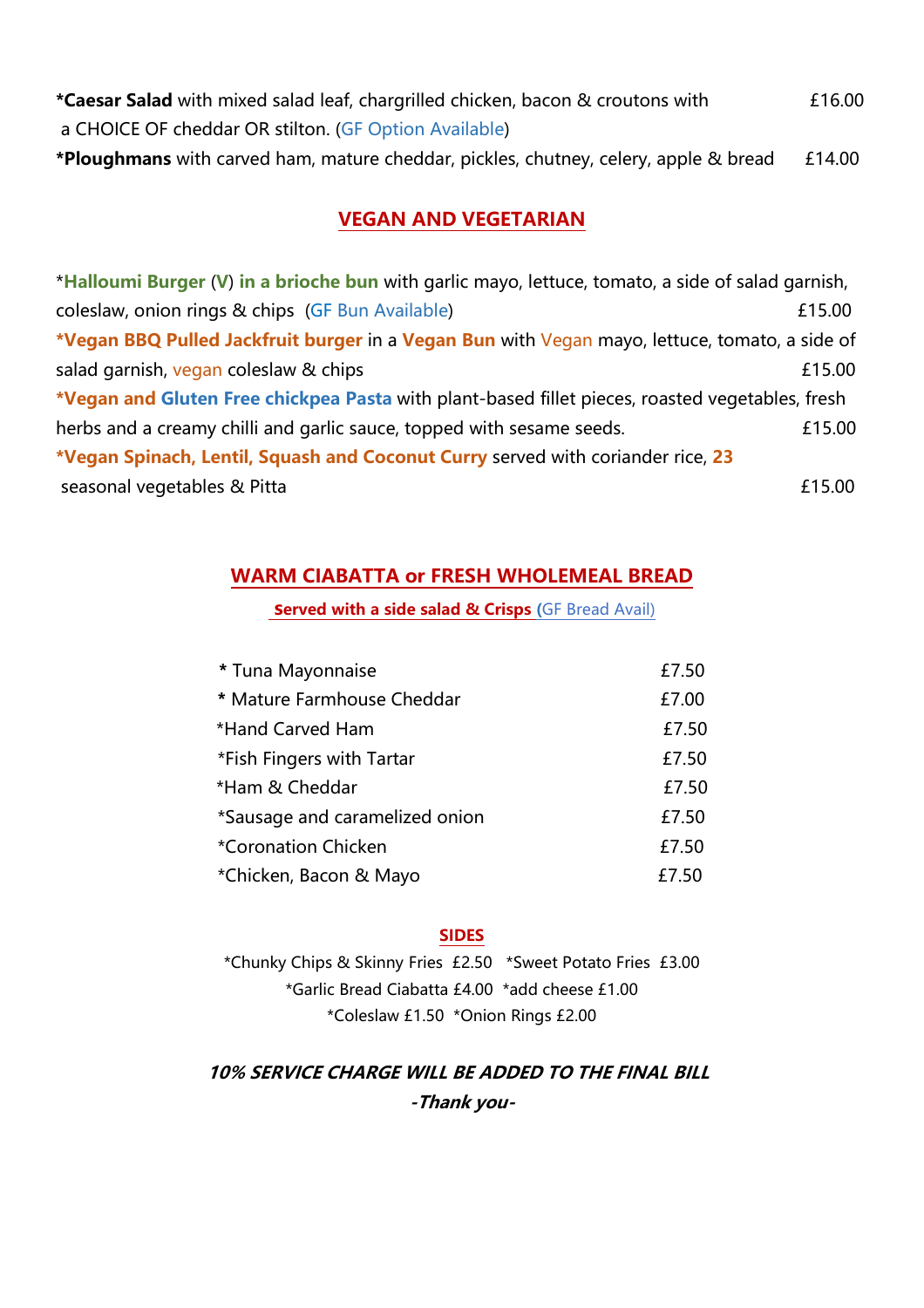

| <i>*Treacle sponge served with ice-cream or custard - <math>(GF)</math></i>                               | £6.00 |  |
|-----------------------------------------------------------------------------------------------------------|-------|--|
| *Warm waffles with vanilla ice-cream & Maple Syrup                                                        | £7.00 |  |
| *Chocolate & raspberry torte Vegan served with vegan ice-cream<br>or coconut ice-cream (non-vegan)        | £6.50 |  |
| * Pear & Ginger Slice Vegan with vegan Ice Cream<br>or vanilla ice-cream (non-vegan)                      | £6.50 |  |
| *Lemon meringue roulade served with vanilla ice-cream $(GF)$                                              | £6.50 |  |
| *Florida Key Lime pie served with ice-cream or cream                                                      | £6.50 |  |
| *Shoes" brownie, served with white and milk chocolate sauce, whipped cream £7.00 and vanilla<br>ice-cream |       |  |

| *Honeycomb crunch cheesecake served with cream | £6.50 |
|------------------------------------------------|-------|
|------------------------------------------------|-------|

### **ICE CREAM**

Double Chocolate, Vanilla, Strawberry, Honeycomb, Salted Caramel, Coconut, Rum & Raisin, Coconut & Chocolate, Mint Chocolate

(Vegan) Chocolate OR Vanilla Ice-Cream

Mango, Lemon or Blood Orange Sorbet

**(1)** scoop £2.50 **(2)** scoops £3.50 **(3)** scoops £4.50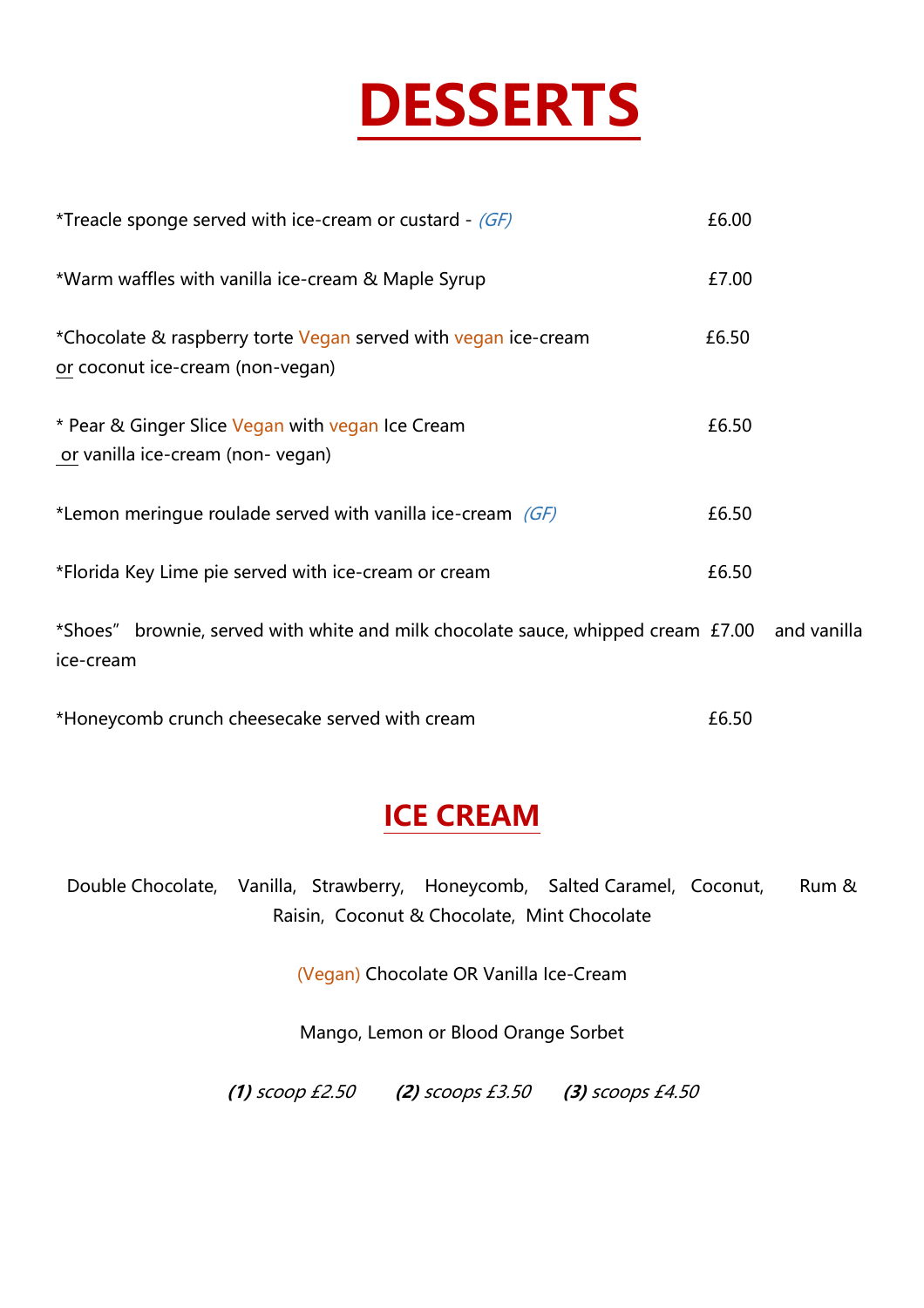# **CHILDRENS MENU**

### **served with chips & peas OR beans**

Fish Fingers £8.00 \* Chicken Nuggets £8.00 \* Sausages £8.00

Breaded Veggie Burger (Veggie) £8.00

Warm Beetroot Falafel with a side of Houmous & salad (Vegan) £8.00

Wagyu Beef Burger £10.00

ADD A SCOOP OF ICE CREAM of your choice for £2.00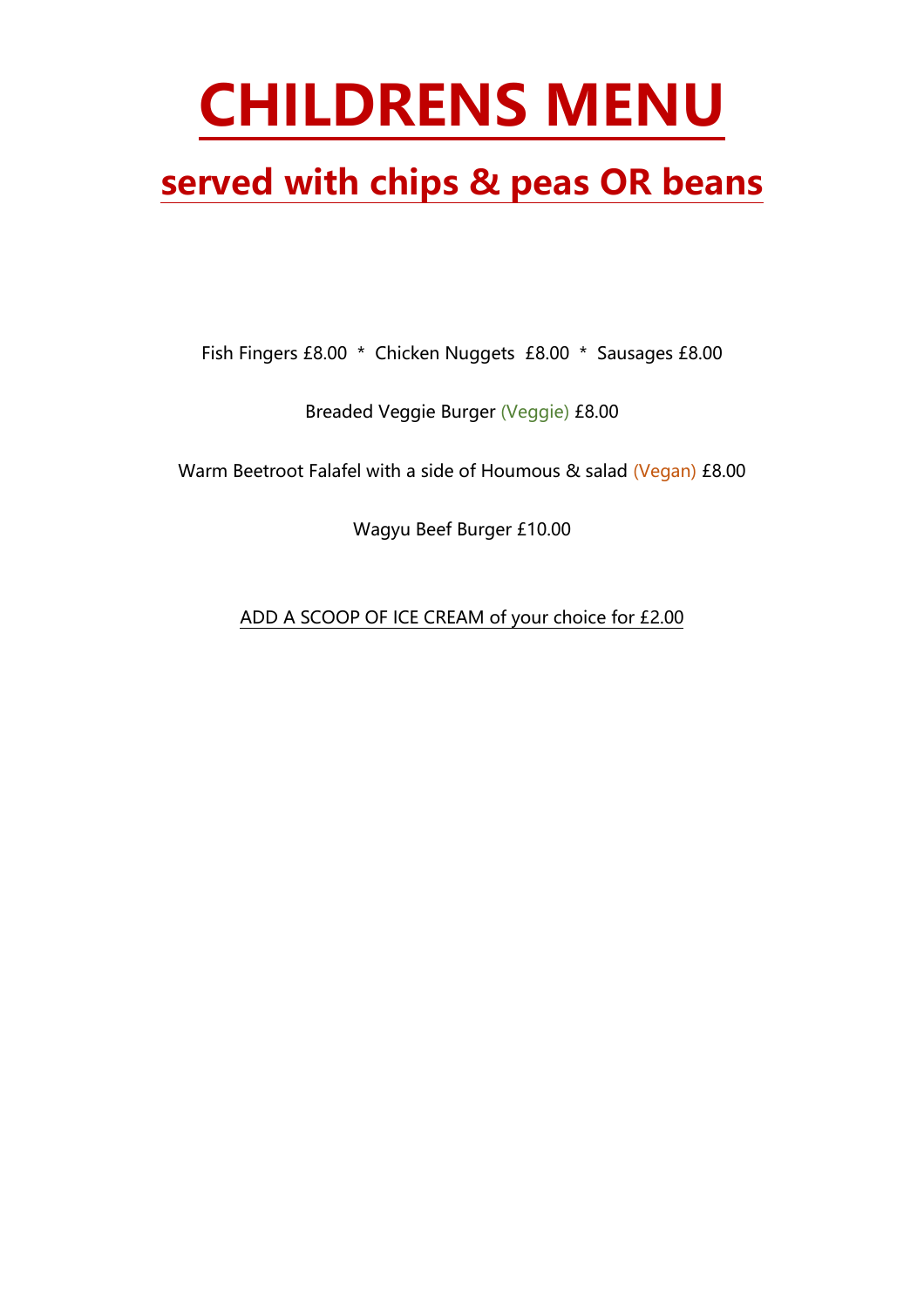

### **SUNDAY MENU**

**Please notify us of any dietary requirements and allergies especially when ordering**

RED = VEGAN VEGETARIAN = GREEN GLUTEN FREE & (options) = BLUE

#### **STARTERS**

| * <b>BBQ Chicken wings</b> served with a Blue Cheese Dip                                        | £7.00 |  |
|-------------------------------------------------------------------------------------------------|-------|--|
| *Peppered Salted Squid served with salad & chilli dip                                           | £7.00 |  |
| <i>*</i> Tempura King Prawns served with salad & chilli dip                                     | £7.50 |  |
| *Halloumi Chips & Pitta Bread with a CHOICE OF chilli, garlic mayo OR BBQ dip (V)(GF Ava) £7.50 |       |  |
| *Breaded Button Mushrooms served with salad & garlic dip (V)                                    | £6.50 |  |
| <b>*Warm Beetroot Falafel, with a side of houmous &amp; salad (Vegan)</b>                       | £7.00 |  |

#### **SHARE OPTIONS**

\***Warm nachos** topped with cheese, salsa, jalapenos & sour cream £8.00 **\*Fish Share Platter for two;** scampi, squid, tempura king prawn, breaded white bait, £13.00 salad garnish, sweet chilli & tartar dips

## Traditional Sunday Roast Dinner: £16.50

Choose from our selection of hearty home cooked roast

All served with seasonal vegetables, crispy roast potatoes, gravy and Yorkshire pudding

#### **Lamb, Beef, Chicken OR Pork** (may vary)

#### **Veggie Option, Nut Roast with goats cheese served with veggie gravy**

#### **HORSESHOES BURGERS**

**\*Wagyu 6oz Beef Burger (**GF**) OR \*Chargrilled Chicken Burger (**GF**)** £16.50 with a CHOICE OF cheddar **OR** stilton **in a brioche bun** with bacon, garlic mayo, lettuce, tomato, a side of salad garnish, coleslaw, onion rings & chips

#### **MAINS**

**\*Homemade Steak & Ale Shortcrust Pie** with chips OR creamy mash, peas & gravy £16.00 **\*Bangers & Creamy Mash,** served with peas, caramelised onion and gravy. £15.00